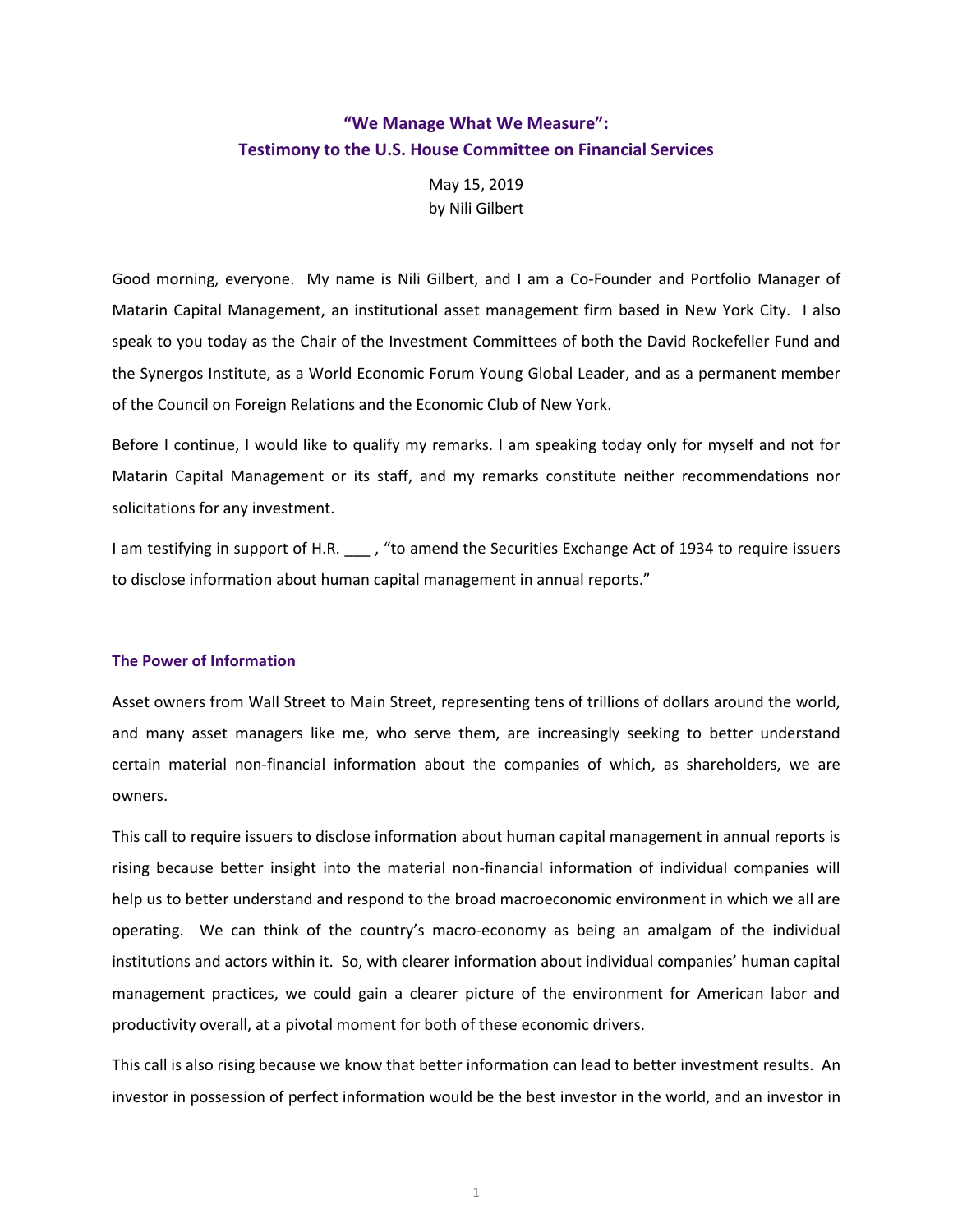possession of no information should expect results no better than a coin toss. Better investment results could buoy our country's individual savers and pension funds, supporting our country's retirement system at a critical time; better investment could support our nation's education system through its school's endowments, support our civil society through its foundations and endowed nonprofits, and beyond.

H.R. \_\_\_ would implement a rulemaking petition to the SEC which was put forward by a group of investors called the Human Capital Management Coalition, representing \$2.8 trillion in assets, including public pensions and state Treasuries from California, to Illinois, New York, Ohio, Oregon, and Pennsylvania, as well as labor unions representing millions of American workers and their pension funds, and several others.<sup>1</sup> The petition calls on the SEC to require human capital disclosures from public companies. In particular, H.R. \_\_\_ would require companies to report information on their workforces' skills, culture, stability, productivity, and safety, among other factors, which may be important to investors in assessing the long-term value of the companies that we invest in.

Many of those seeking deeper data disclosure are owners of these companies, as shareholders, extending beyond the specific asset owners, asset managers and labor unions represented by this petition. For example, the Sustainable Accounting Standards Board (SASB) has called for similar data in its detailed "Materiality Map" of non-financial data.<sup>2</sup>

The specific data items requested in this bill have been culled from the Embankment Project for Inclusive Capitalism (EPIC), an 18-month, multi-stakeholder, multi-sector project in which 32 companies representing \$30 trillion in assets came together to identify a list of human capital management practices that both the corporate leaders and the market participants who participated in the study found to be value creating. <sup>3</sup> The EPIC project researched over 400 different human capital metrics to develop a recommended list of just forty in its formal report. From that initial list of forty items identified, the bill H.R. \_\_\_ that we are discussing today focuses on just nine.

These nine items have been put forward with the expectation that they would not be too onerous or expensive for companies to collect – many companies are already tracking them, as well as with the

 $\overline{a}$ 

<sup>&</sup>lt;sup>1</sup> HCMC. "Rulemaking Petition To Require Issuers To Disclose Information About Their Human Capital Management Policies, Practices, and Performance." *SEC*, Human Capital Management Coalition, 6 July 2017, www.sec.gov/rules/petitions/2017/petn4-711.pdf.

<sup>&</sup>lt;sup>2</sup> "SASB Materiality Map." SASB Materiality Map, SASB, 2018, materiality.sasb.org/.

<sup>3</sup> "Business Leaders Unite To Create Long-Term Value Measures." *Epic-Value*, Coalition for Inclusive Capitalism, 2018, https://www.epic-value.com/static/epic-state-of-support-9728b8997666e8c5979b3202e8713297.pdf.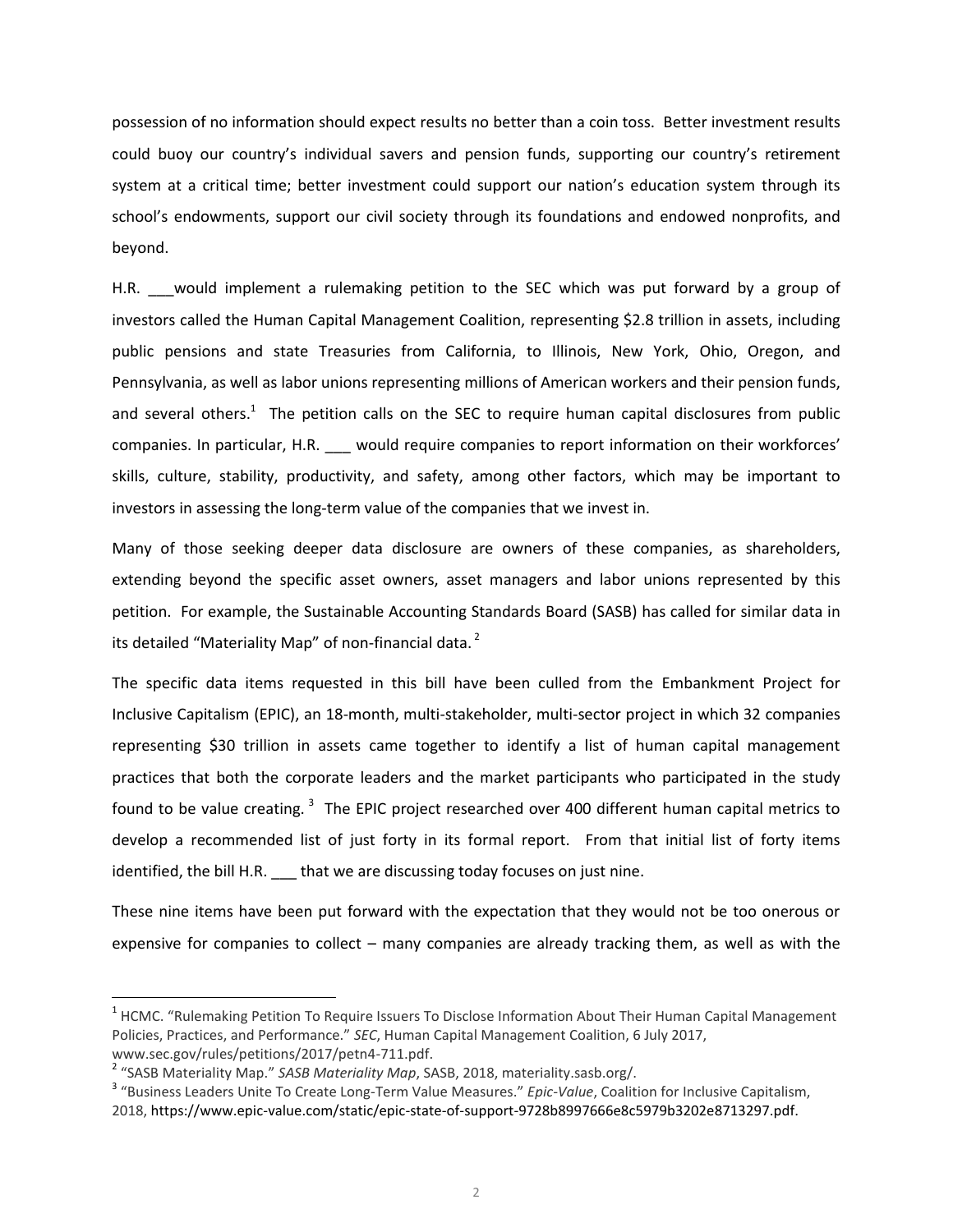belief that this information would be broadly relevant across a wide group of companies, and with the support of studies which have shown these data items to be material.  $^4$ 

#### **Reports from the Field**

 $\overline{\phantom{a}}$ 

I come to you today as a traditional, financial-first, data-driven investor, to give you a sense of how lack of data availability is playing out on the ground. Our clients are increasingly interested in identifying and analyzing non-financial risks and opportunities in their portfolios, and although we are actively seeking ways to respond to their requests, we are often running into limitations when it comes to finding good data. And of course, investors like me are also always motivated to turn over any new stones that may help us to make even more insightful decisions about the companies we are investing in. That's our job.

We understand that human capital is an increasingly important part of companies' success – especially here in the US, where innovation is such an important driver of our economic growth and of the success of the country's largest companies. By way of example, the four largest sector weightings in the S&P 500 Index today are Technology, Health Care, Financials and Communications, all of which rely a great deal on talent and innovation for their success.

For many investors, when we are doing our analysis, we are seeking to compare companies side-by-side (where comparisons are appropriate), using data that has been collected and measured according to the same standards, to avoid any apples-to-oranges comparisons or "garbage in, garbage out" situations that could lead to poor or nonsensical results within our investment analysis. Regulatory standards have proven very effective in offering frameworks such as the Generally Accepted Accounting Principles that investors around the world rely on for receiving sound financial data that we can trust on an ongoing basis.

It may sometimes be easy to forget that until the 1930s, even the disclosure of *financial* data about publicly-traded companies was not standardized. Companies could calculate and report their results in any way that they wanted. The faulty and misleading information that resulted from this contributed to the stock market crash of 1929, and the Great Depression. As a result, market participants and regulators came to realize they needed better information. The Generally Accepted Accounting Principles that we rely on today thus began to be established with legislation such as the Securities Act

<sup>4</sup> Bernstein, Aaron, and Larry Beeferman. "Corporate Disclosure of Human Capital Metrics." *Labour and Worklife Program*, Harvard Law, Oct. 2017,

lwp.law.harvard.edu/files/lwp/files/pension\_paper\_corporate\_disclosure\_of\_human\_capital\_metrics\_102317.pdf.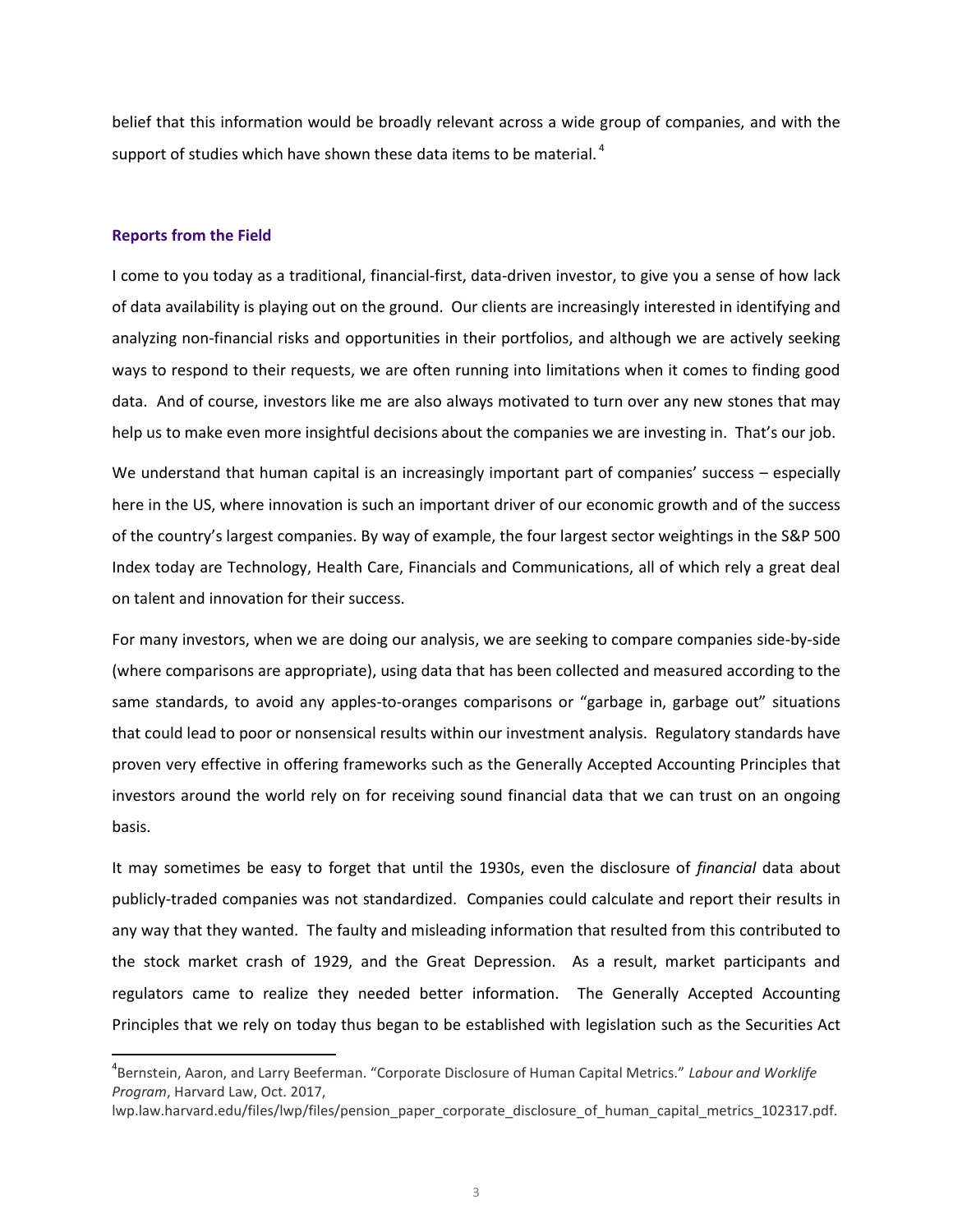of 1933 and the Securities Exchange Act of 1934, which the bill that we have before us today seeks to expand.<sup>5</sup>

Today, when it comes to human capital and other non-financial metrics, the data and disclosures that would be required to evaluate US companies on a broad scale are in a similar state to financial data before the Great Depression. The data are "fragmented," meaning that they are available only for a limited number of companies.<sup>6</sup> Additionally, whatever data is available may not even be "clean," resulting, for example, from a lack of common standards about how the data should be collected and reported.

Due to the fact that companies are not making standardized disclosures on these issues, many investors are forced to use data prepared by third-party data providers in order to evaluate non-financial information, which is by definition more subjective and less standardized. This third-party data is also in many cases too expensive for the average individual investor to consider accessing, which has the potential to put them at a disadvantage relative to large financial firms.

What's more, you'll find professional firms whose preference, rather than to buy data from third party providers, is whenever we can to gain access to clean, "raw," objective data about companies in our investment universe, and then to use those building blocks to create our own analysis and draw our own conclusions. Investors may all start with the same raw data, but then find different ways to use it, and draw different types of conclusions. This type of uniqueness in analysis is what drives the markets as we know them. It drives a good deal of the so-called "price discovery process" across asset classes, which helps our markets to be more efficient. However, unfortunately, it is very hard to find the necessary data required to apply this type of analysis in the important field of human capital, due to limited availability. And it seems highly unlikely that this situation will change without the support of regulation.

It is also foreseeable that standardizing disclosures could actually help American companies by lowering their burden of reporting material non-financial information over time. Currently, over 150 ratings systems exist, covering over 10,000 sustainability performance metrics that are trying to fill in the gap that is left by the lack of a generally accepted standard.<sup>7</sup> Corporate leaders have begun expressing

 $\overline{\phantom{a}}$ 

<sup>&</sup>lt;sup>5</sup> "The Comprehensive Guide to Understanding GAAP." What Is GAAP, Accounting.com, 26 Apr. 2019, www.accounting.com/resources/gaap/.

<sup>&</sup>lt;sup>6</sup> Comment of the Sustainability Accounting Standards Board on "Concept Release: Business and Financial Disclosure Required by Regulation S-K," dated July 1, 2016, https://www.sec.gov/comments/s7-06-16/s70616- 25.pdf) (hereinafter, "S-K Concept Release".

<sup>&</sup>lt;sup>7</sup> Hower, Mike. "Could Sustainability 'Survey Fatigue' Launch A \$1 Billion Industry?" GreenBiz, GreenBiz Group Inc., 2 Apr. 2015, www.greenbiz.com/article/gisr-program-cuts-core-esg-research-and-ratings.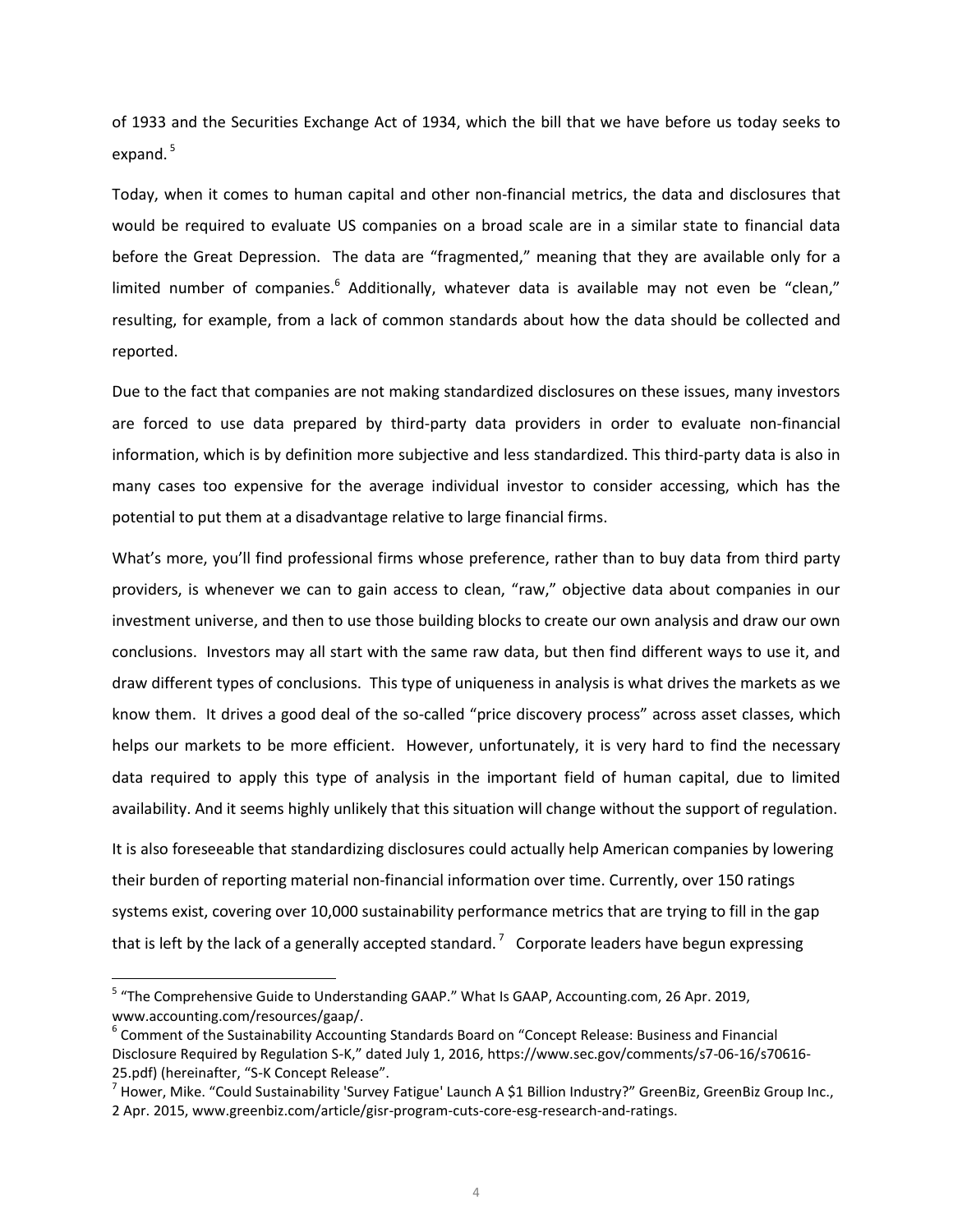"survey fatigue" from having to complete scores of reports that are all requesting disparate data. Standardization, in the future, could help to lower this burden.

It is also interesting to consider that expanded data disclosure may improve companies' business results by lowering their cost of capital, as greater transparency lowers perceived risk and allows investors to feel more confident in our analysis.<sup>8</sup> Lower borrowing costs for American corporations would have the potential to act as an economic stimulus.

## **Living in a Material World**

 $\overline{\phantom{a}}$ 

What makes us think that data about human capital management is "material," even though it is nonfinancial?

During 2017 Harvard Law School's Forum on Corporate Governance and Financial Regulation published a review of 92 studies that measured the impact of human capital management policies on corporate performance and concluded that that there is sufficient evidence of human capital materiality to financial performance to warrant inclusion in standard investment analysis.<sup>9</sup> This is just one of several academic and financial industry studies which draw similar conclusions. Of course, market actors will want to work with the data to draw our own applications and conclusions, if provided with the raw informational inputs.

Traditional financial data helps us to be informed about companies' physical tangible assets, such as property, plant and equipment, but over the course of the past several decades, an increasing portion of American companies' assets are now *intangible* – for example, talent and the patents that it generates. So, these findings on the materiality of human capital management data should strike us as intuitively correct.

During 2017, Matarin Capital published a thought piece about the US economy becoming more 'assetlight', which was entitled "Less is More".<sup>10</sup> In this piece, we highlighted the five largest companies by

<sup>&</sup>lt;sup>8</sup> Naumer, Hans-Jörg. Added Value or a Mere Marketing Tool? What Does ESG Mean for Investments?Allianz Global Advisors, Dec. 2017, hk.allianzgi.com/-/media/allianzgi/ap/hongkong/pdf/en/investment-themes/201712-esg-hken-final.pdf.

<sup>&</sup>lt;sup>9</sup> Bernstein, Aaron, and Larry Beeferman. "The Materiality of Human Capital to Corporate Financial Performance." *Labour and Worklife Program*, Harvard Law, April 2015,

https://lwp.law.harvard.edu/files/lwp/files/pension\_paper\_materiality\_of\_human\_capital\_042015.pdf. <sup>10</sup> "Less Is More." *Matarin Capital Quarterly Newsletters*, Matarin Capital, 2017, matarin.com/wpcontent/uploads/2013/02/Q2-2017-Less-is-More.pdf.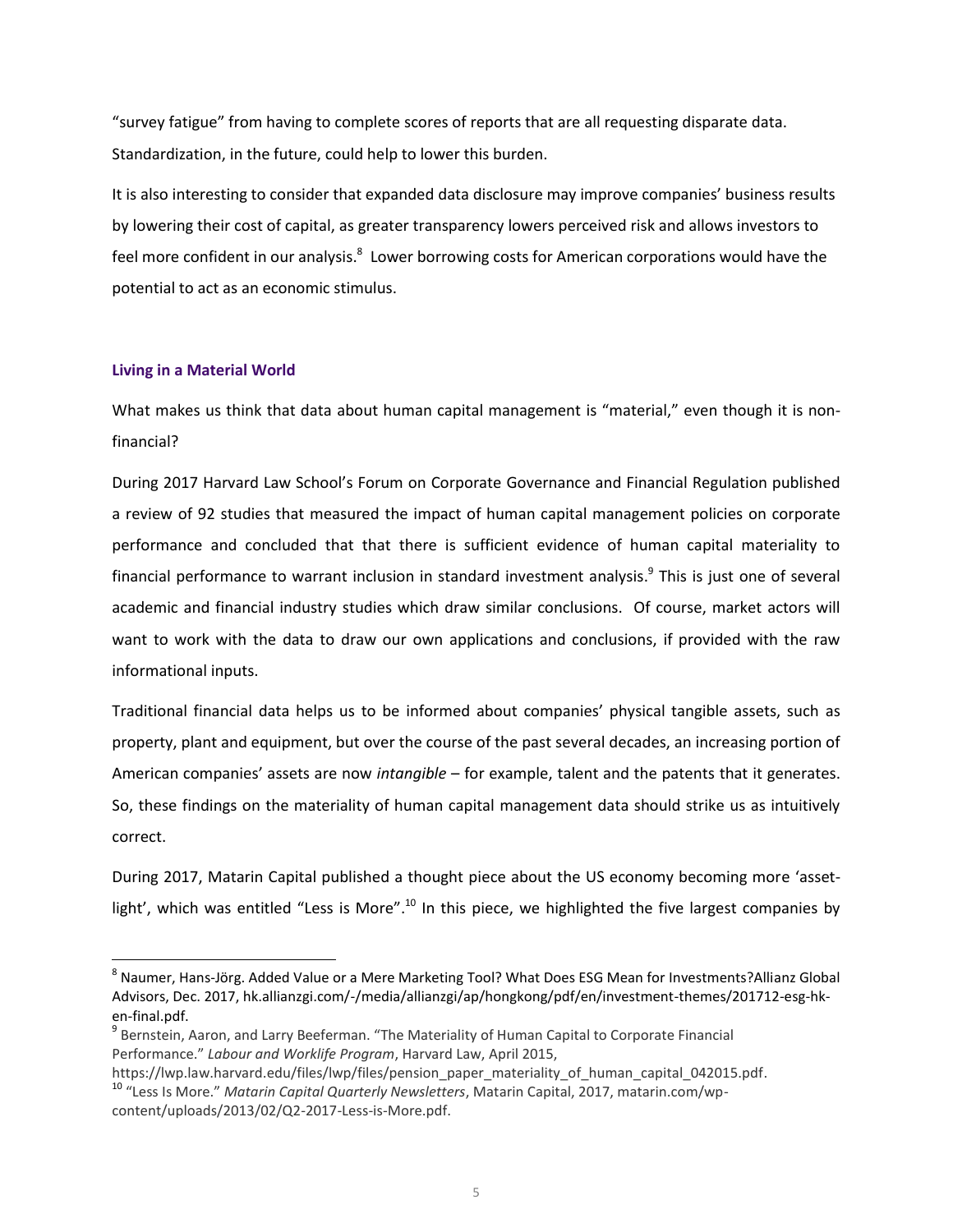market cap in the US at that time (which remain the five largest companies today) and compared these to the five largest companies in the US thirty years ago. What we discovered is that back in 1987, one unit of physical assets, as measured by net property, plant and equipment, supported only 2 times its value in the stock markets. (For example, applying this ratio, a company with \$10 billion in physical assets would have approximately \$20 billion in stock market capitalization.) Today, among our 5 largest companies in the US, that same amount of property, plant and equipment supports 28 times its value! (Applying today's ratio, a company with that same \$10 billion in physical assets would today have a \$280 billion market cap, instead of \$20 billion.) This tells us that there is something new that is driving value in the US markets, to a great degree.

|            |     |         | 2017                                                 |     |      |
|------------|-----|---------|------------------------------------------------------|-----|------|
|            |     |         | Market Cap Net PPE Mkt Cap/PPE Book Value Price/Book |     |      |
| Apple      | 750 | 27      | 28                                                   | 132 | 5.7  |
| Alphabet   | 643 | 34      | 19                                                   | 139 | 4.6  |
| Microsoft  | 532 | 18      | 29                                                   | 69  | 7.7  |
| Amazon     | 463 | 29      | 16                                                   | 19  | 23.9 |
| Facebook   | 438 | 9       | 51                                                   | 59  | 7.4  |
|            |     | Average | 28                                                   |     | 9.9  |
| US Market  |     |         | 4                                                    |     | 3.1  |
| 1987       |     |         |                                                      |     |      |
|            |     |         | Market Cap Net PPE Mkt Cap/PPE Book Value Price/Book |     |      |
| <b>IBM</b> | 98  | 22      | 5                                                    | 35  | 2.8  |
| Exxon      | 66  | 50      | 1                                                    | 33  | 2.0  |
| GE         | 50  | 10      | 5                                                    | 16  | 3.1  |
| AT&T       | 30  | 20      | 1                                                    | 14  | 2.2  |
| Du Pont    | 29  | 16      | 2                                                    | 13  | 2.2  |
|            |     | Average | 2                                                    |     | 2.4  |
| US Market  |     |         | 2                                                    |     | 2.1  |

*Data as of June 30, 2017. Source: Matarin Capital, Compustat, FactSet*

Similarly, the group Ocean Tomo published a report highlighting the fact that tangible assets had fallen to just 13% of the market value of the S&P 500 in 2015, compared with 87% of the S&P 500's value in 1975.11

## **The Weightless Economy**

 $\overline{\phantom{a}}$ 

In his book *The Map and the Territory*, former Federal Reserve Chair Alan Greenspan reflects on his time as a young economist in the 1950s, when the change in the *physical weight of goods* produced in the

<sup>11</sup> "Annual Study of Intangible Asset Market Value from Ocean Tomo, LLC." *Annual Study of Intangible Asset Market Value from Ocean Tomo, LLC*, Ocean Tomo, 15 Mar. 2015, www.oceantomo.com/2015/03/04/2015 intangible-asset-market-value-study/.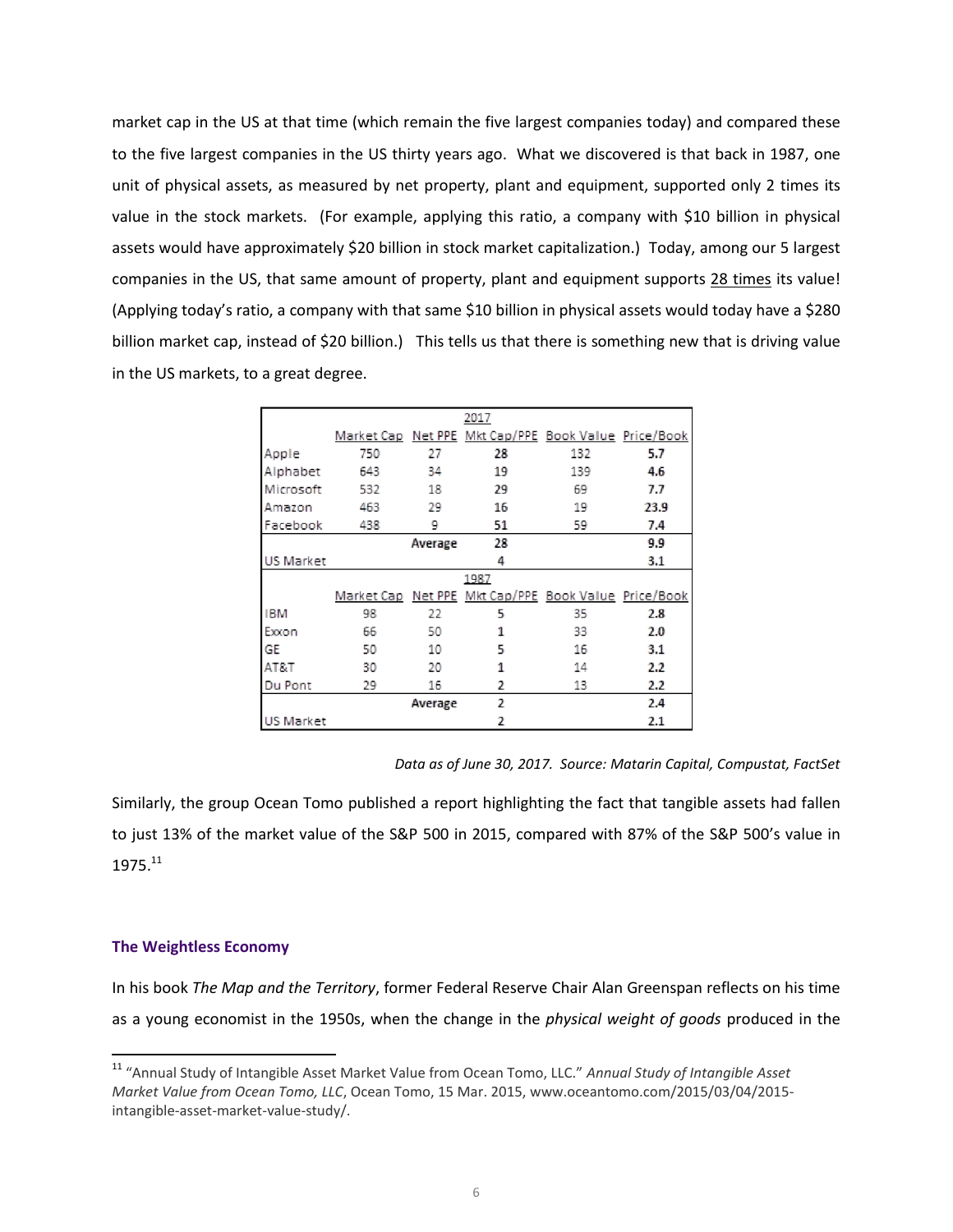U.S. was a popular measure for tracking our economic growth. *<sup>12</sup>* He recalls visiting Pittsburgh back in those days and hearing the coke oven ash crunching under his feet – the sound was kind of a symbol of American economic greatness, at the time. Greenspan then observes that the U.S. economy has *not grown at all since the late 1970s* by this measure of the physical weight of production. He says that we have substituted "ideas for physical volume," and "intellectual for physical labor." Today, a sign of American economic progress is that the goods that we are producing are getting smaller and lighter, not bigger or heavier. And some of our most important assets are weightless.

As the physical weight of goods produced in the US economy has fallen, the value and importance of our human capital has risen. The next frontier for investment and economic analysis will be to understand these dynamics, and a crucial next step in this will be for companies to disclose better data about their human capital management.

#### **The Future of Work**

 $\overline{\phantom{a}}$ 

We are living in a moment in history in which the role of labor in the production process is in flux. With the rise of robotics, automation, and artificial intelligence, there is an open question about how and to what extent companies will use human workers going forward. There is consensus that the effects will be broad and lie just around the corner.<sup>13,14</sup> One common way of thinking is that we may be able to improve outcomes by re-training workers to be able to work collaboratively with machines, to improve results on both sides. But another way of thinking suggests that many workers will be displaced entirely. A recent Brookings Institution report suggests that 36 million Americans today have jobs in which 70 percent or more of their tasks could soon be performed by machines using existing technology.<sup>15</sup> In addition to understanding the sheer number of jobs that are at risk, we need to consider the nature of those jobs. While autonomous vehicles and sensor-based grocery stores clearly threaten drivers and

<sup>12</sup> Greenspan, Alan. *The Map and the Territory: Risk, Human Nature, and the Future of Forecasting*. Penguin Group USA, 2013.

<sup>13</sup> "Artificial Intelligence, Automation, and The Economy." *White House Archives*, Executive Office Of the President, Dec. 2016, obamawhitehouse.archives.gov/sites/whitehouse.gov/files/documents/Artificial-Intelligence-Automation-Economy.PDF.

<sup>14</sup> Lee, Kai-Fu. "How Artificial Intelligence Job Displacement Will Affect The Worldwide Economy." *Forbes Innovation*, Forbes, 9 Oct. 2018, www.forbes.com/sites/quora/2018/10/09/how-artificial-intelligence-jobdisplacement-will-affect-the-worldwide-economy/#1e5c29b91f52.

<sup>15</sup> Associated Press. "Over 30 Million U.S. Workers Will Lose Their Jobs Because of AI." *Economics and Politics*, MarketWatch, 24 Jan. 2019, www.marketwatch.com/story/ai-is-set-to-replace-36-million-us-workers-2019-01-24.